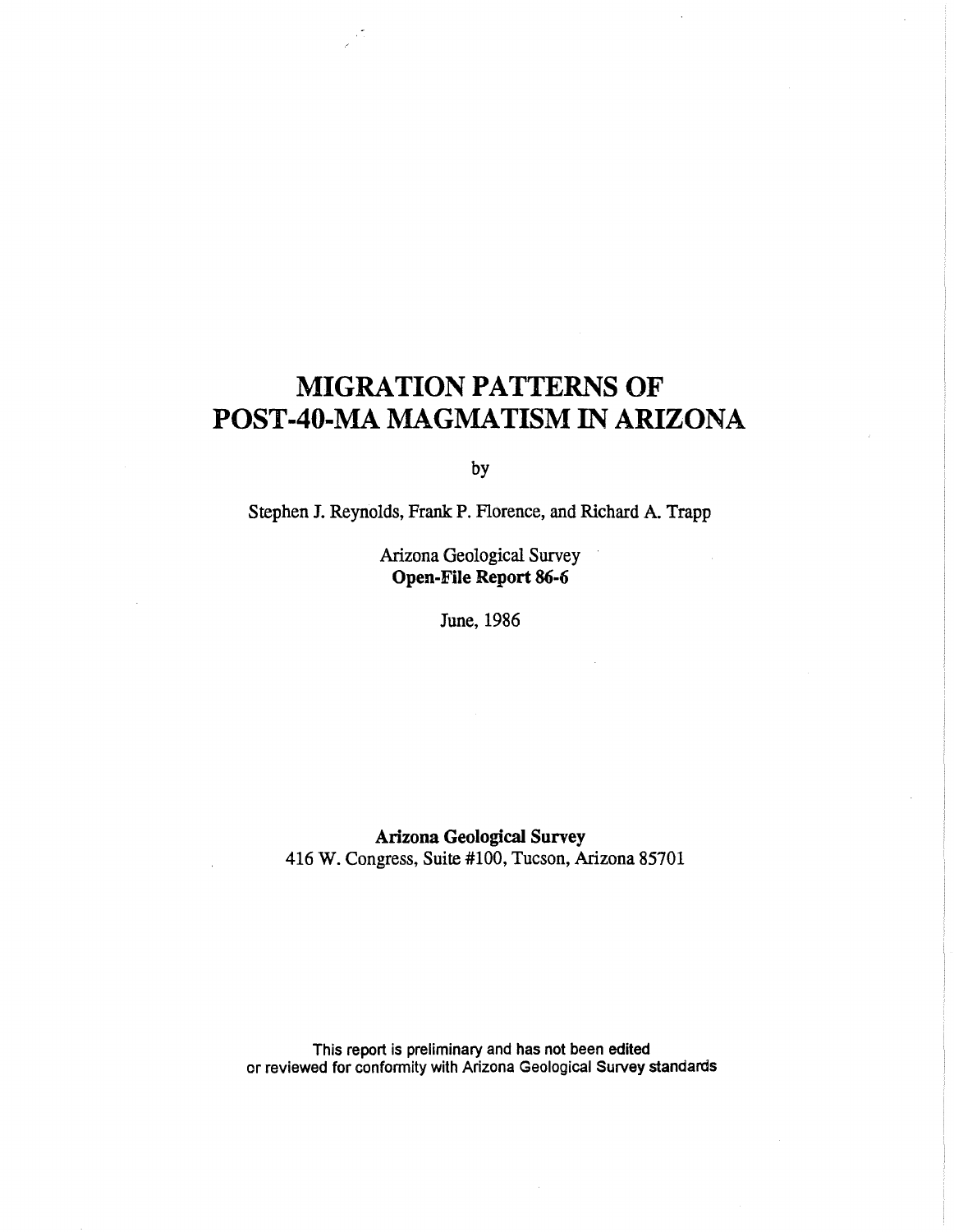$\label{eq:2.1} \frac{1}{\sqrt{2}}\left(\frac{1}{\sqrt{2}}\right)^{2} \left(\frac{1}{\sqrt{2}}\right)^{2} \left(\frac{1}{\sqrt{2}}\right)^{2} \left(\frac{1}{\sqrt{2}}\right)^{2} \left(\frac{1}{\sqrt{2}}\right)^{2} \left(\frac{1}{\sqrt{2}}\right)^{2} \left(\frac{1}{\sqrt{2}}\right)^{2} \left(\frac{1}{\sqrt{2}}\right)^{2} \left(\frac{1}{\sqrt{2}}\right)^{2} \left(\frac{1}{\sqrt{2}}\right)^{2} \left(\frac{1}{\sqrt{2}}\right)^{2} \left(\$ 

 $\label{eq:2.1} \frac{1}{\sqrt{2}}\left(\frac{1}{\sqrt{2}}\right)^{2} \left(\frac{1}{\sqrt{2}}\right)^{2} \left(\frac{1}{\sqrt{2}}\right)^{2} \left(\frac{1}{\sqrt{2}}\right)^{2} \left(\frac{1}{\sqrt{2}}\right)^{2} \left(\frac{1}{\sqrt{2}}\right)^{2} \left(\frac{1}{\sqrt{2}}\right)^{2} \left(\frac{1}{\sqrt{2}}\right)^{2} \left(\frac{1}{\sqrt{2}}\right)^{2} \left(\frac{1}{\sqrt{2}}\right)^{2} \left(\frac{1}{\sqrt{2}}\right)^{2} \left(\$ 

 $\label{eq:2.1} \frac{1}{\sqrt{2}}\int_{\mathbb{R}^3}\frac{1}{\sqrt{2}}\left(\frac{1}{\sqrt{2}}\right)^2\frac{1}{\sqrt{2}}\left(\frac{1}{\sqrt{2}}\right)^2\frac{1}{\sqrt{2}}\left(\frac{1}{\sqrt{2}}\right)^2\frac{1}{\sqrt{2}}\left(\frac{1}{\sqrt{2}}\right)^2.$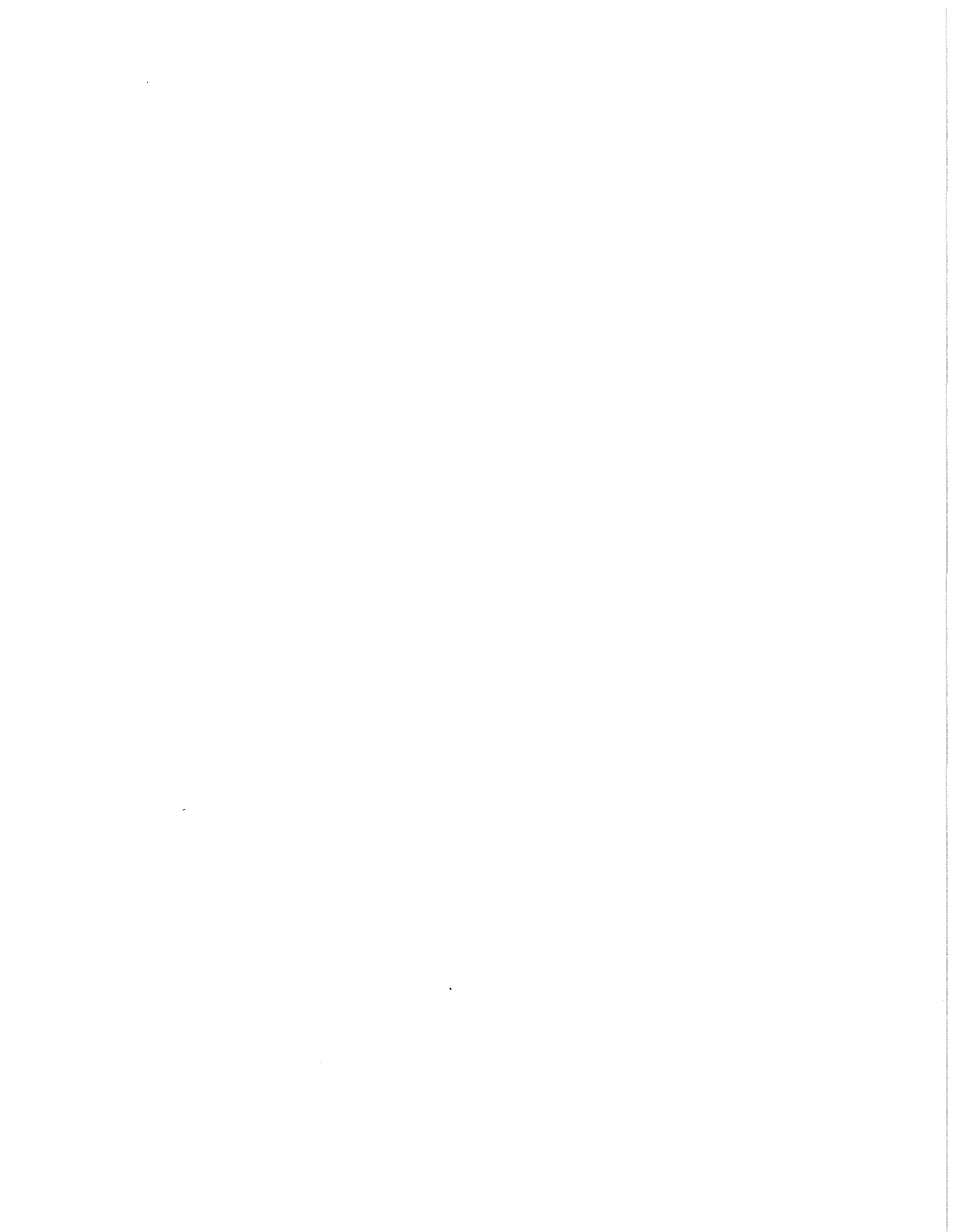## INTRODUCTION

Arizona has experienced widespread magmatism since 40 Ma, when volcanism resumed after a 15 to 20 m.y. hiatus (Damon and Mauger, 1966; Shafiqullah and others, 1980). Magmatism during the past 40 m.y was not evenly distributed across Arizona, but instead migrated between different parts of the State. The patterns of migration are important because they provide insight into the tectonic setting of magmatism and thereby help illuminate the processes responsible for the magmatism and related mineral deposits. In aqdition, documenting the location of recent volcanism is a necessary step toward evaluating the potential for geothermal energy or volcanic hazards.

In order to accurately characterize the migration patterns of magmatism, we have completed computerized compilations of all published K-Ar, Rb-Sr, U-Pb, and fission-track age determinations in Arizona (Reynolds and others, 1985; Florence and Reynolds, 1985; Reynolds and others, 1986). These computerized databases and graphics programs (Reynolds and Trapp, 1986) have been used to generate page-size maps at several scales showing the distribution of K-Ar ages within Arizona for different time intervals since 40 Ma. We have assembled a number of these maps in this report, and have also included a l:l,OOO,OOO-scale map showing histograms of age determinations within each 1 by 1 degree quadrangle (in pocket). This latter map is especially useful for quickly assessing the magmatic history of any subregion of the state. We have excluded from the plots any dates that were regarded as spurious in the original references or that are markedly inconsistent with observed stratigraphic relationships.

## DISCUSSION

Magmatism since 40 Ma can be subdivided into two episodes, one that occurred during Oligocene to mid-Miocene (middle Tertiary) time and another that occurred during mid-Miocene to present time. Most geologists have separated the two magmatic episodes based on a commonly recognizable change from compositionally diverse middle Tertiary magmatic suites to fundamentally basaltic, late Cenozoic suites. The distinction between the two episodes is most obvious by comparing the initial  $\frac{87}{sr}/\frac{86}{sr}$  ratio  $(sr_0)$ of post-40-Ma igneous rocks in Arizona. A plot of  $Sr<sub>o</sub>$  versus age of the rock unit reveals that a fundamental change in magma chemistry occurred at 13 to 15 Ma (Figure 1; see also Annis and Keith, 1986). Magmatic rocks formed prior to this time are characterized by  $Sr<sub>o</sub>$  of 0.7055 and greater, whereas those formed later have  $Sr<sub>o</sub>$  of 7055 or less. The 13 to 15 Ma magmatic change is also reflected by major changes in mineralogy, petrochemistry, and metallogeny of the magmatic rocks (Keith and Wilt, 1985; Annis and Keith, 1986). The timing of the switchover varies slightly with geographic area; it is 15 Ma in central Arizona, 13 Ma in west-central Arizona, and probably a similar age in the Lake Mead area. Using these criteria for differentiating the middle and late Tertiary episodes of magmatism permits a more precise evaluation of the time-space migration patterns of both events. The time-space migration patterns of post-40 Ma magmatism, as displayed on the accompanying maps, will be briefly discussed below.

Magmatism between 40 and 33 Ma was centered in southern New Mexico, but extended into eastern Arizona, as represented by dated volcanic and shallow-level plutonic rocks in the Blue Range, Morenci area, and Gila Mountains of east-central Arizona, and the Dos Cabezas, Chiricahua, and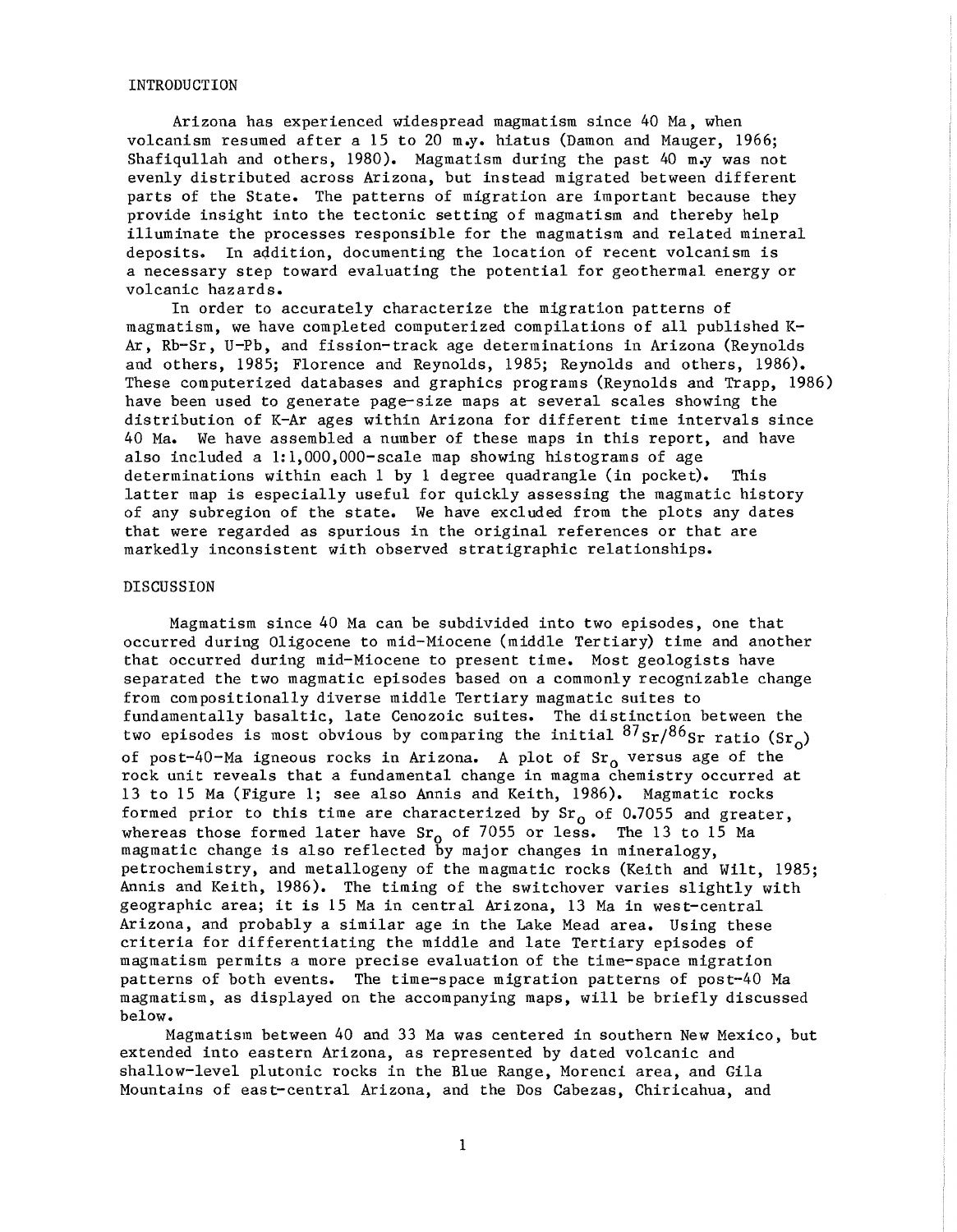southern Pinaleno Mountains of southeastern Arizona. Volcanic rocks of this age also occur at scattered locations in the Pantano Formation and related units near Tucson and further north. Magmatism at 30 to 33 Ma had a similar distribution.

At 30 to 27 Ma, magmatism became more widespread and shifted further westward (Coney and Reynolds, 1977) into the Galiuro, Empire, Santa Rita, Patagonia, Sierrita, and Tucson Mountains of southeastern Arizona. Magmatism continued in the Chiricahua, Dos Cabezas, and Gila Mountains and in the Morenci area. This period of time also marks the first appearance of diffuse volcanism in the Gila Bend and Castle Dome Mountains of southwestern Arizona. Magmatism maintained a similar distribution from 27 and 24 Ma, except became more abundant in the Transition Zone and Colorado Plateau.

The time period between 24 and 21 Ma reveals a major shift of magmatism into central and western Arizona and a marked diminishment of activity in southeastern Arizona. Volcanism was widespread during this interval, occurring in the Galiuro, Tucson, and Roskruge Mountains near Tucson, the Superstition Mountains east of Phoenix, and the Kofa and Ajo volcanic fields of southwestern Arizona. By 21 to 18 Ma, magmatism had ceased most of eastern Arizona, but was intense in the Superior-Ray area and nearby Superstition Mountains, and throughout western Arizona. Magmatism between 18 and 15 Ma became somewhat more restricted to a corridor that stretched along the edge of the Transition Zone from the Superior-Ray area through the Superstition, Hieroglyphic, Wickenburg, and Vulture Mountains and into westcentral Arizona.

At 15 Ma, the distribution of magmatism changed dramatically, corresponding to the switch in the type of magmatism to fundamentally basaltic eruptions with low  $Sr_{0}$ . Volcanism between 15 and 12 Ma primarily occurred in west-central Arizona and in the Transition Zone between Phoenix and Flagstaff, where the widespread Hickey Formation basalts were erupted. Volcanism essentially ceased in southern Arizona, except for widely scattered, low-volume eruptions of basalt. This pattern largely continued between 12 and 9 Ma, with a marked locus of bimodal basalt-dacite volcanism near the Verde Valley, along the boundary between the Transition Zone and Colorado Plateau.

Between 9 and 6 Ma, volcanism shifted further northeast, onto the southwestern edge of the Colorado Plateau, which up to this time had largely escaped Mesozoic and Cenozoic magmatism. Basalts of this age are widely distributed from the Shivwits Plateau of northwestern Arizona to the Flagstaff area and into the adjacent Transition Zone. Basaltic rocks of this age are also present north of the Bill Williams River in west-central Arizona and along the Gila River and its tributaries in the Basin and Range Province. A very similar distribution of volcanism continued between 6 and 3 Ma, except for a decrease in basaltic eruptions in west-central Arizona and a slight shift of bimodal basaltic-dacite volcanism to the northeast, further onto the Colorado Plateau. The White Mountains volcanic field of east-central Arizona and the Sentinel-Arlington volcanic field near Gila Bend became fairly active during this time.

Since 3 Ma, volcanism has continued its northeastward shift further into the interior of the Colorado Plateau (Tanaka and others, 1986). Volcanism during this interval was especially robust in the Springerville and San Francisco volcanic fields of the Colorado Plateau and the Arlington and San Bernardino volcanic fields of the Basin and Range Province. Volcanism has continued up to the recent past, when Sunset Crater erupted within the last 1000 years.

(references follow last figure)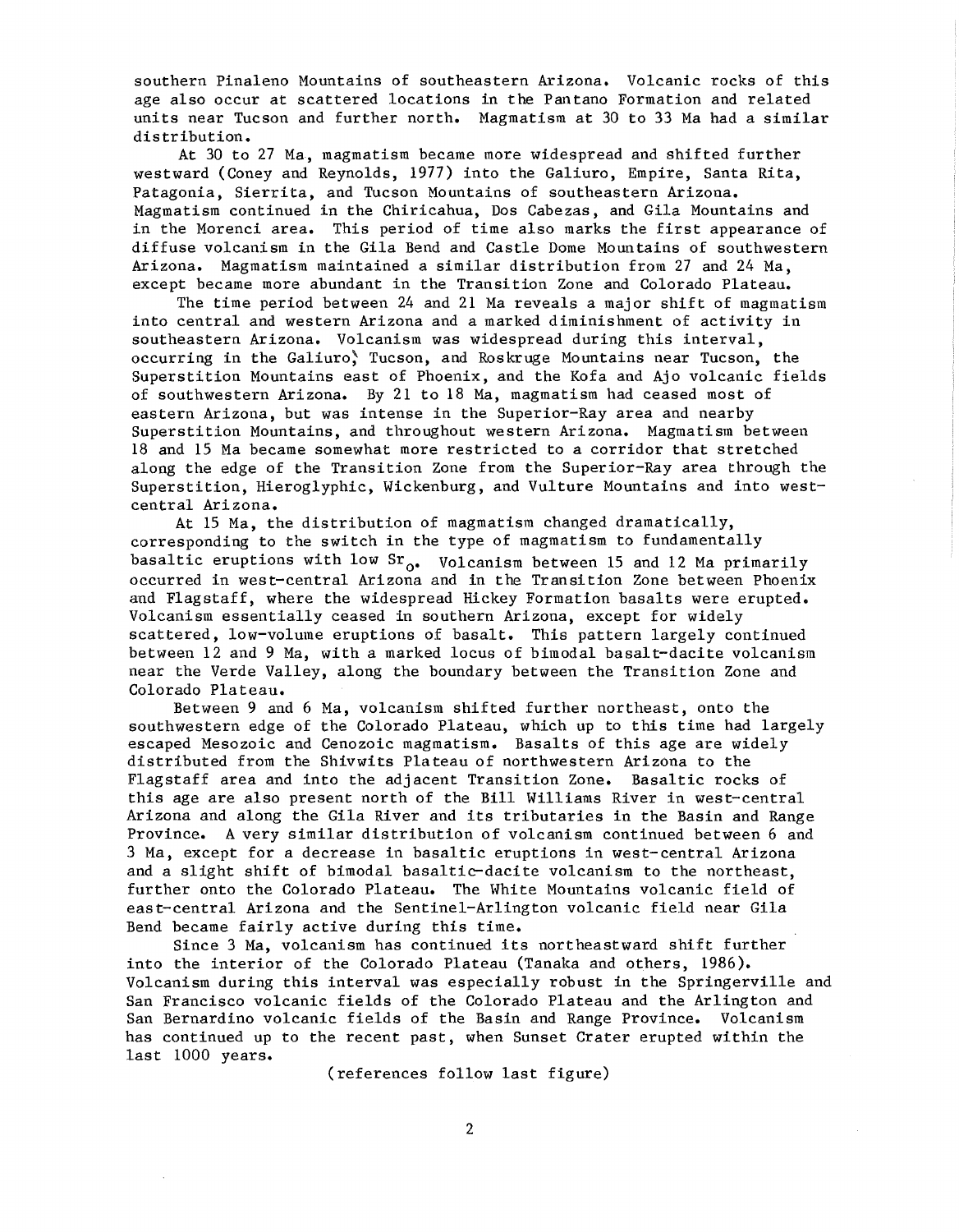

Plot of age versus initial  $^{87}\mathrm{Sr}/^{86}\mathrm{Sr}$  for post-40-Ma igneous rocks in Arizona. Symbols are as follows: dot – basalt, Figure 1.  $X$  - andesite and dacite,  $+$  - rhyolite and trachyte (including K-metasomatized rocks), and squares - plutonic rocks. Data are from various sources, most of which are listed in Reynolds and others (1985), Florence and Reynolds (1985), or Keith and Wilt (1985). Note that igneous rocks older than 13 to 15 Ma have initial Sr ratios of less than 0.7055, whereas those older than 13 to 15 Ma have higher ratios. **1000 年度** - 11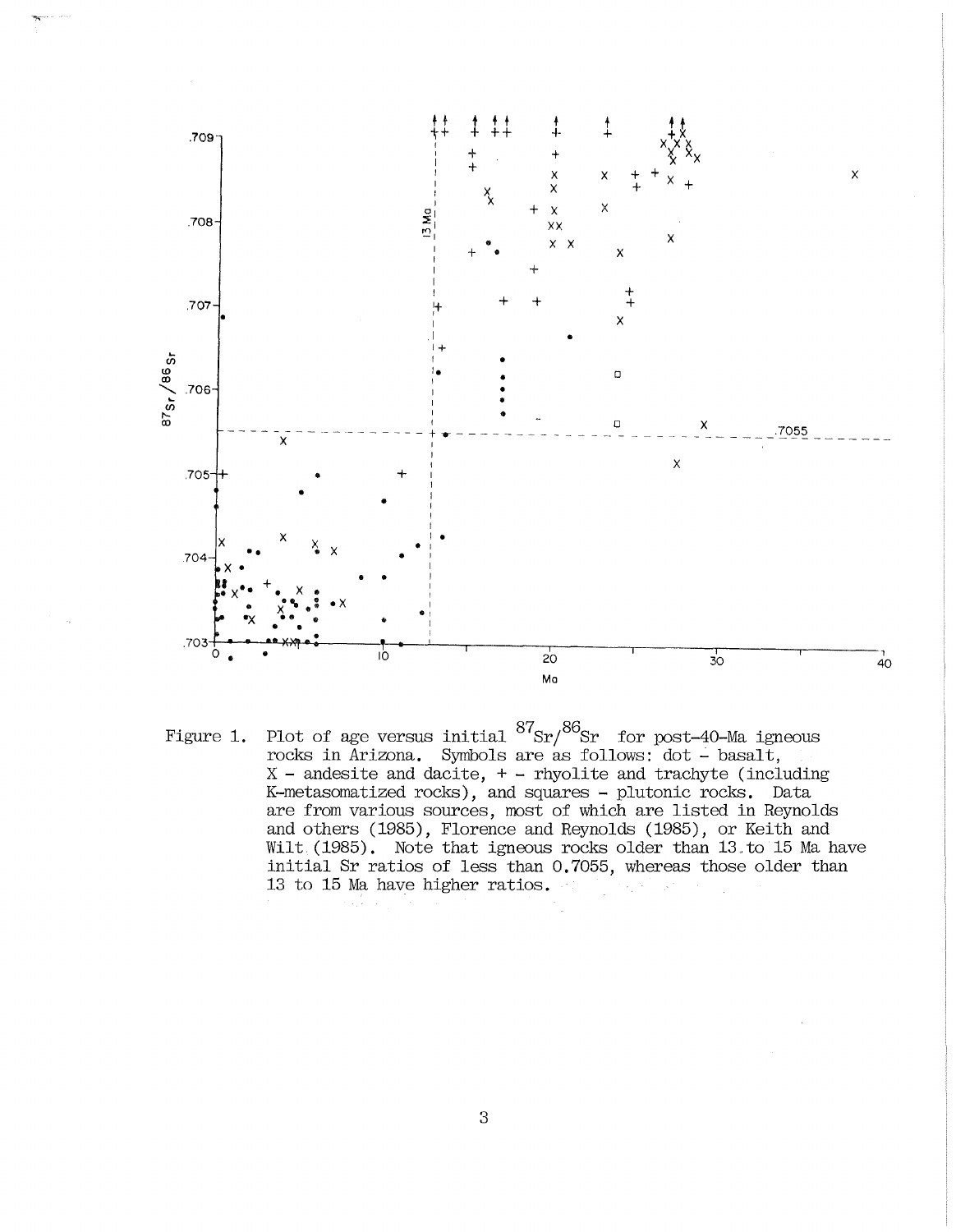

 $\overline{4}$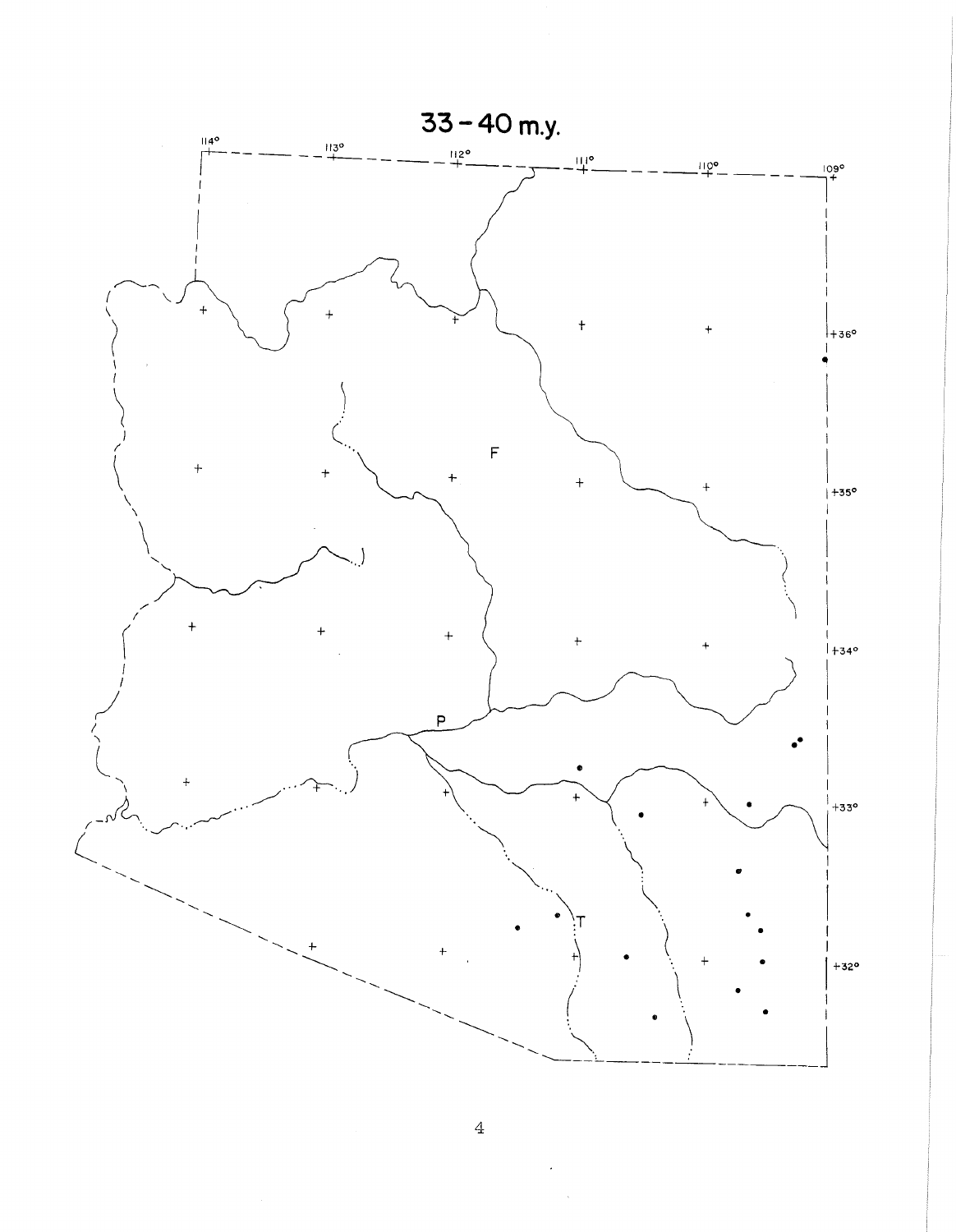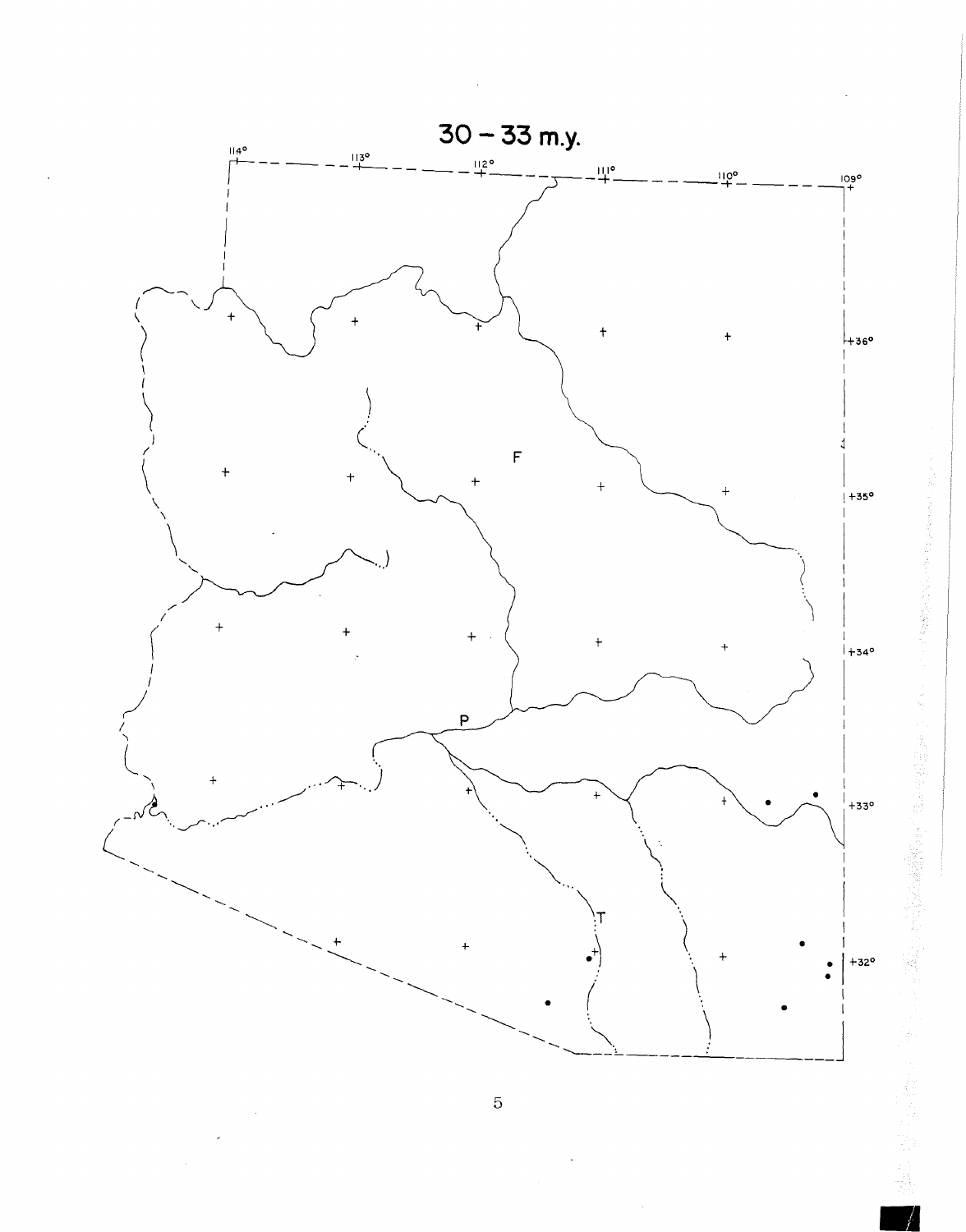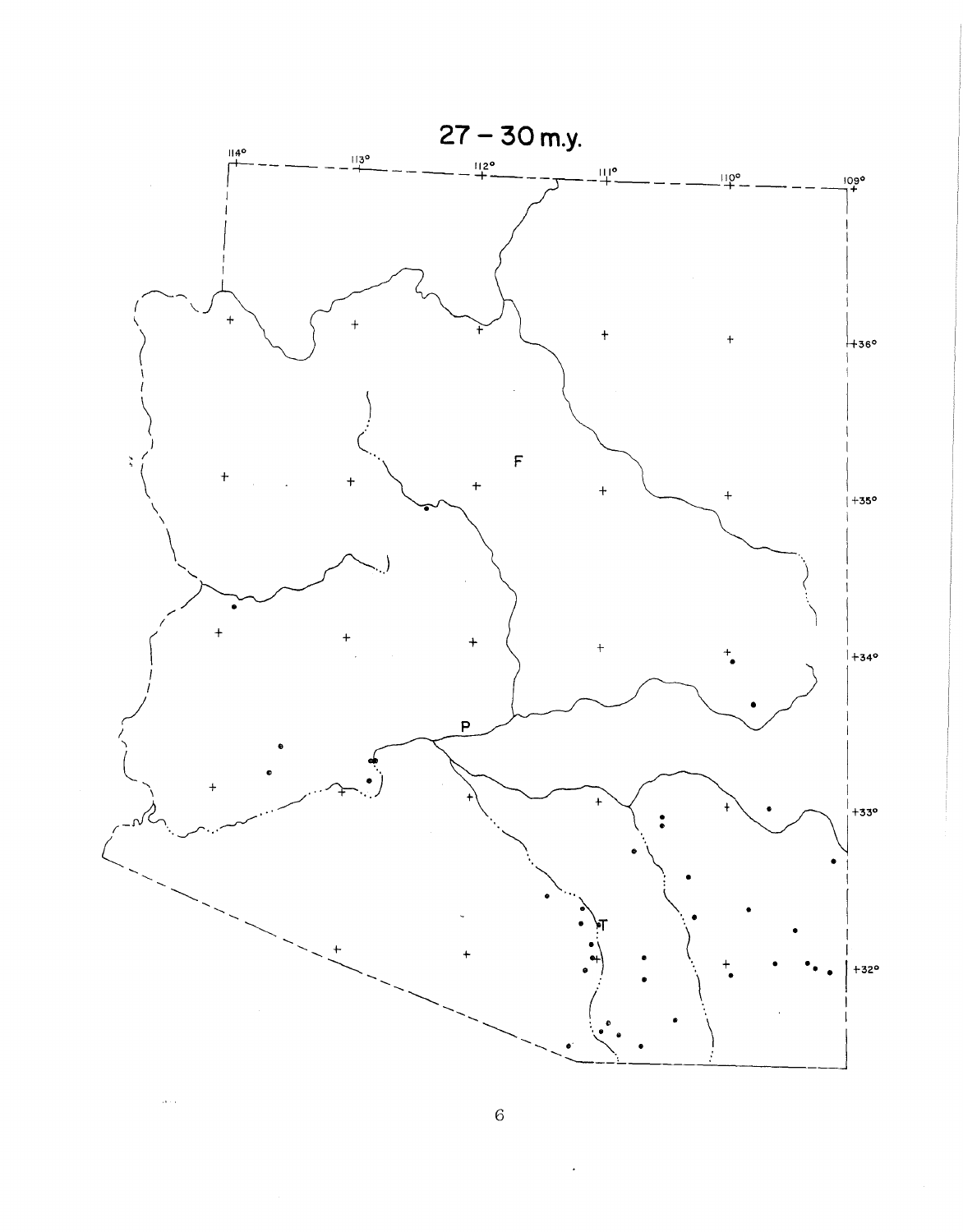

 $\bar{7}$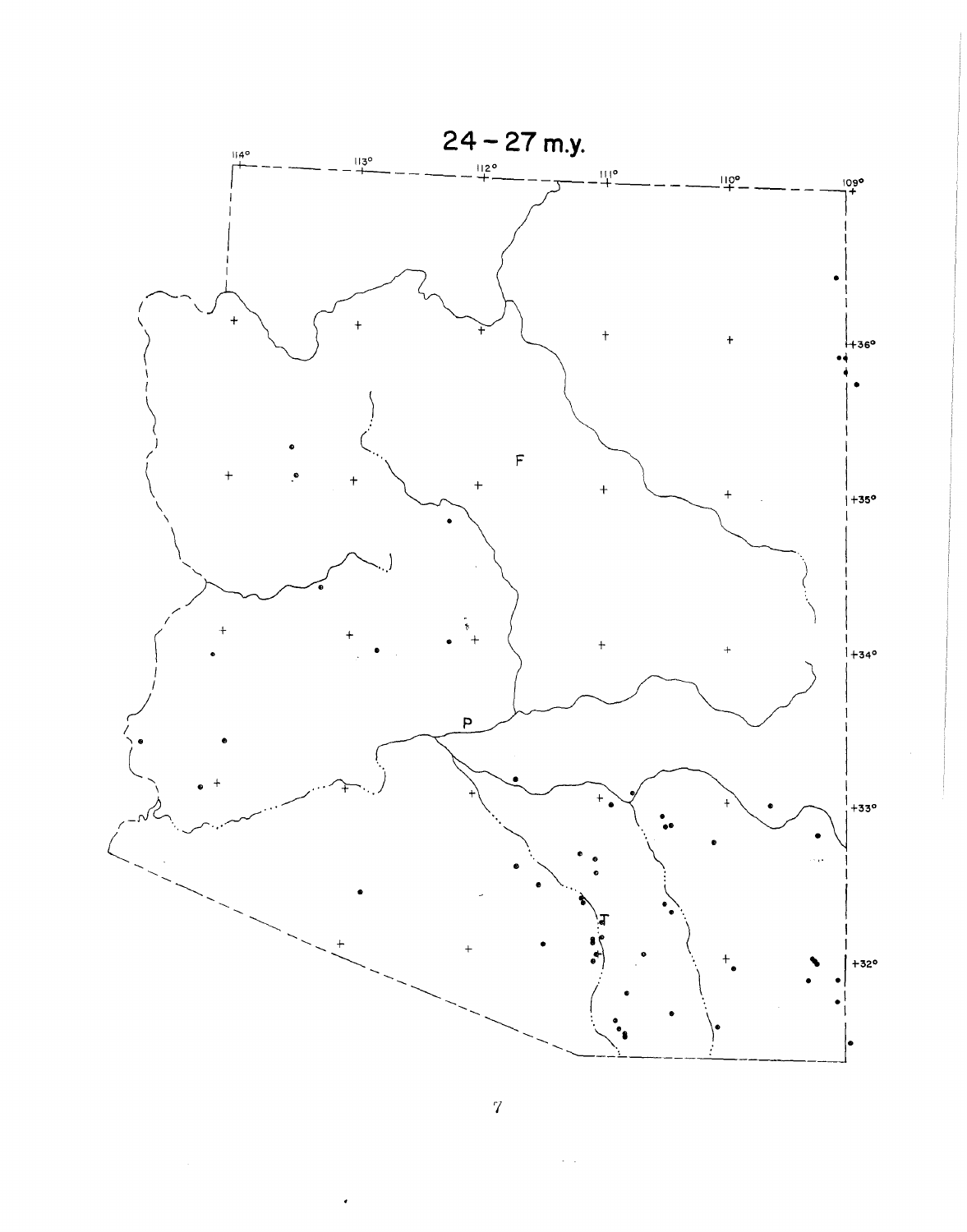

 $\,8\,$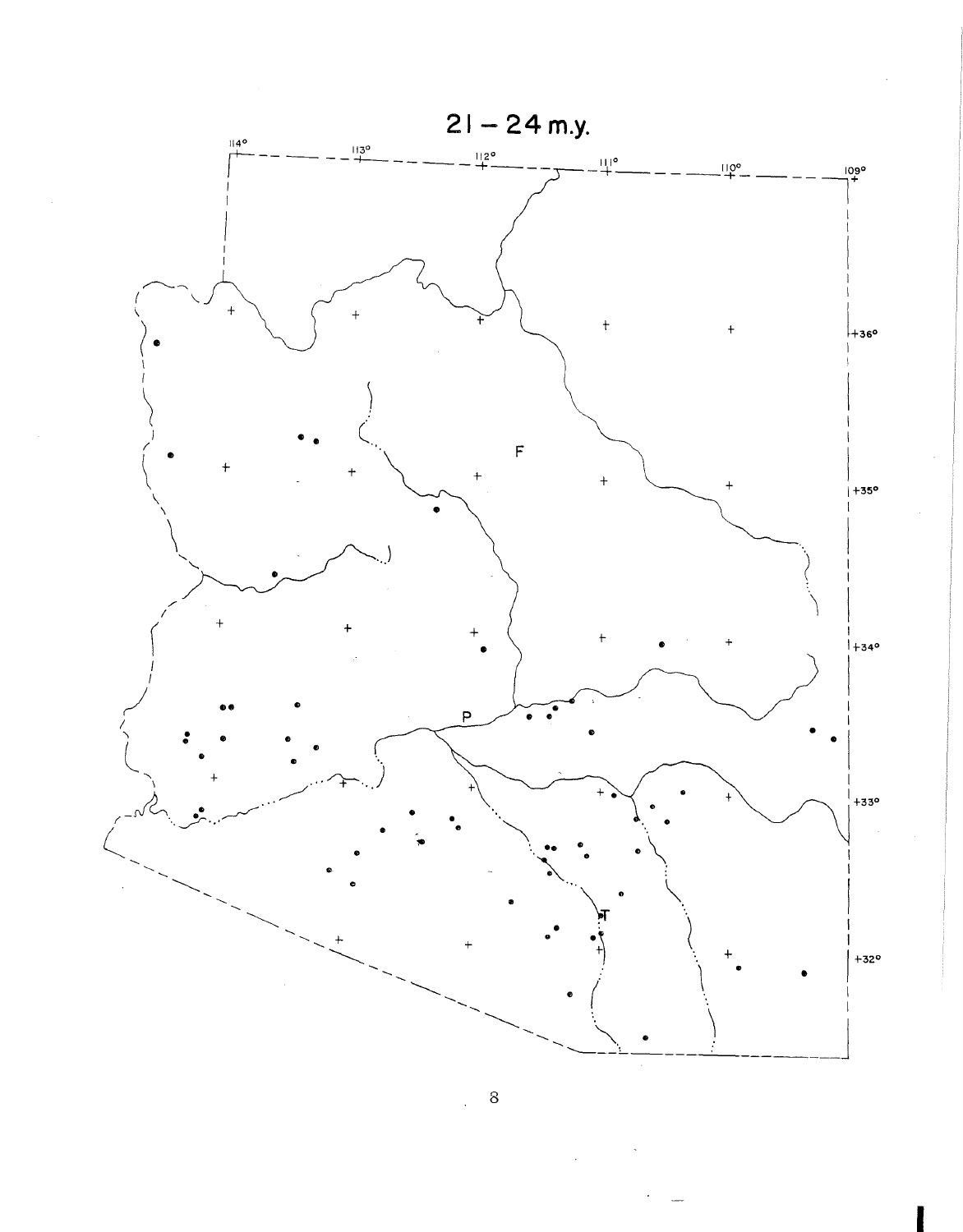

 $\frac{1}{2}$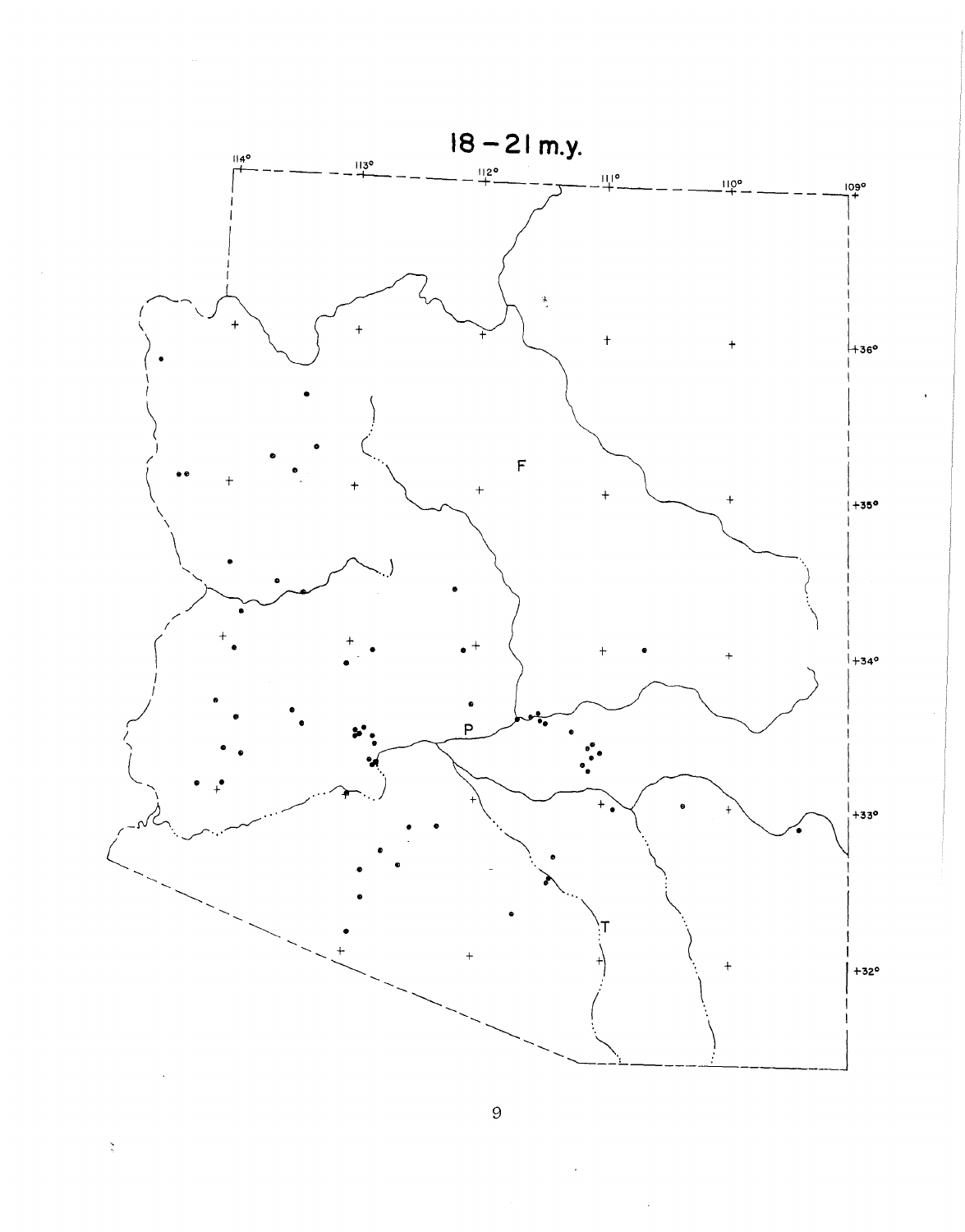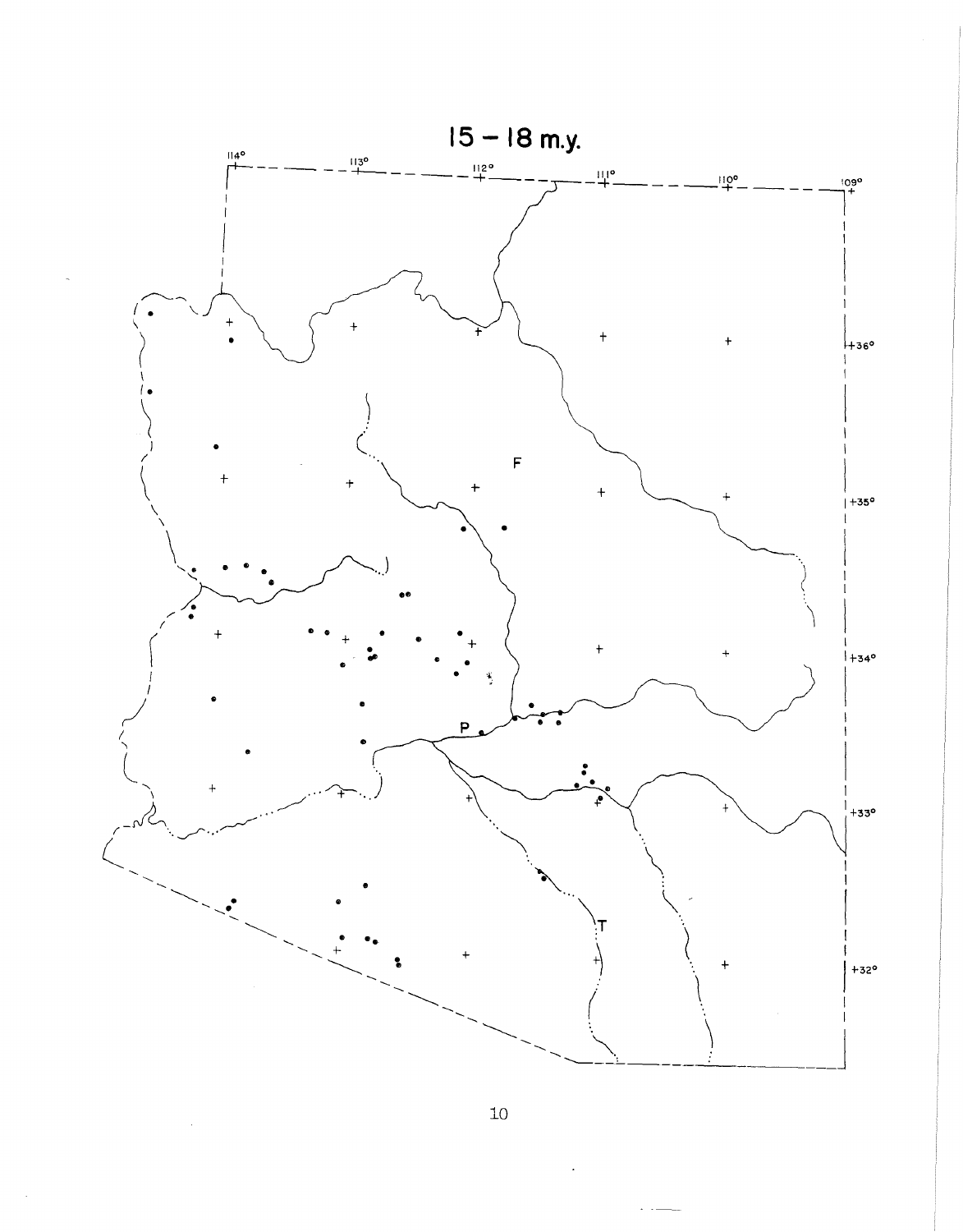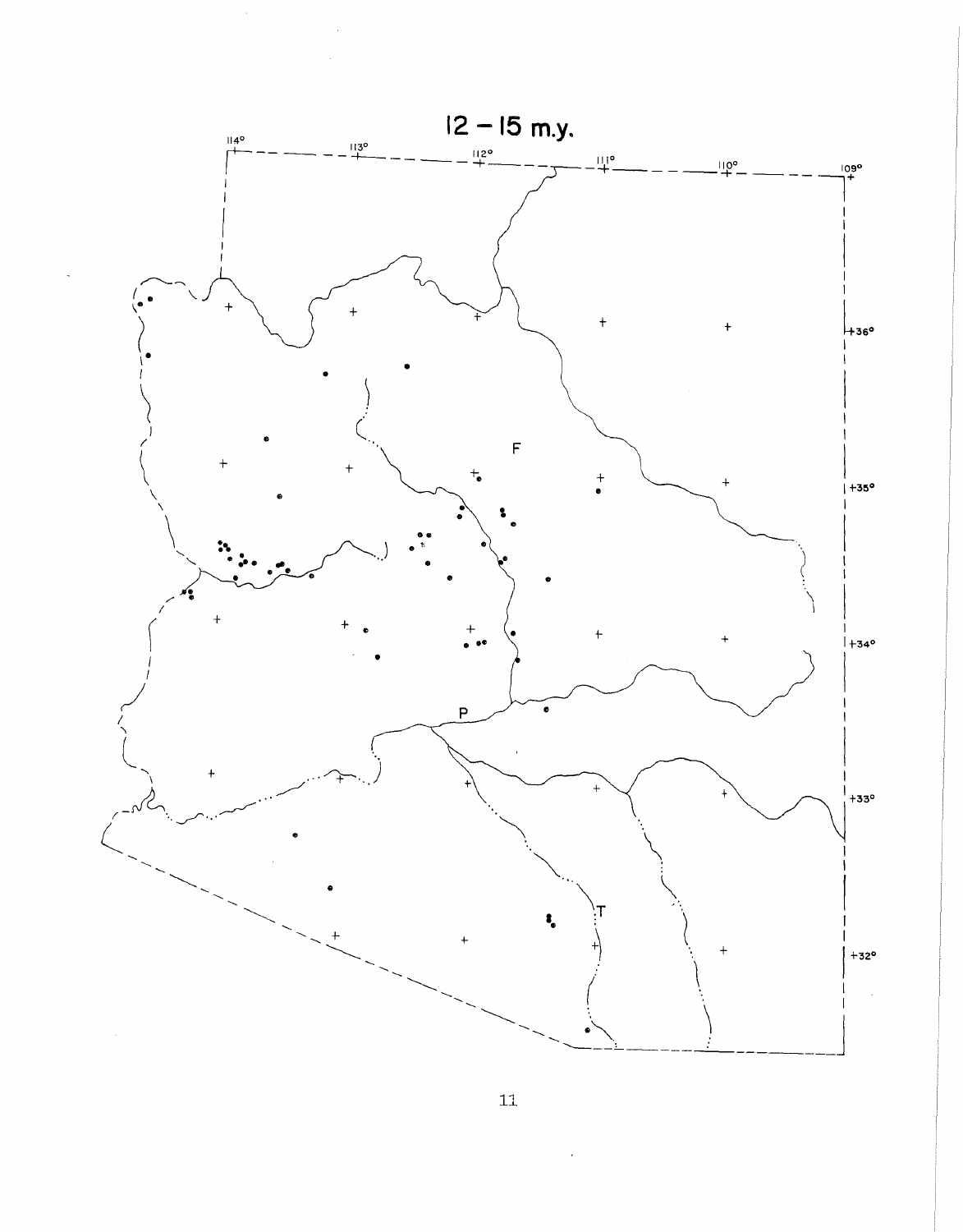

 $12\,$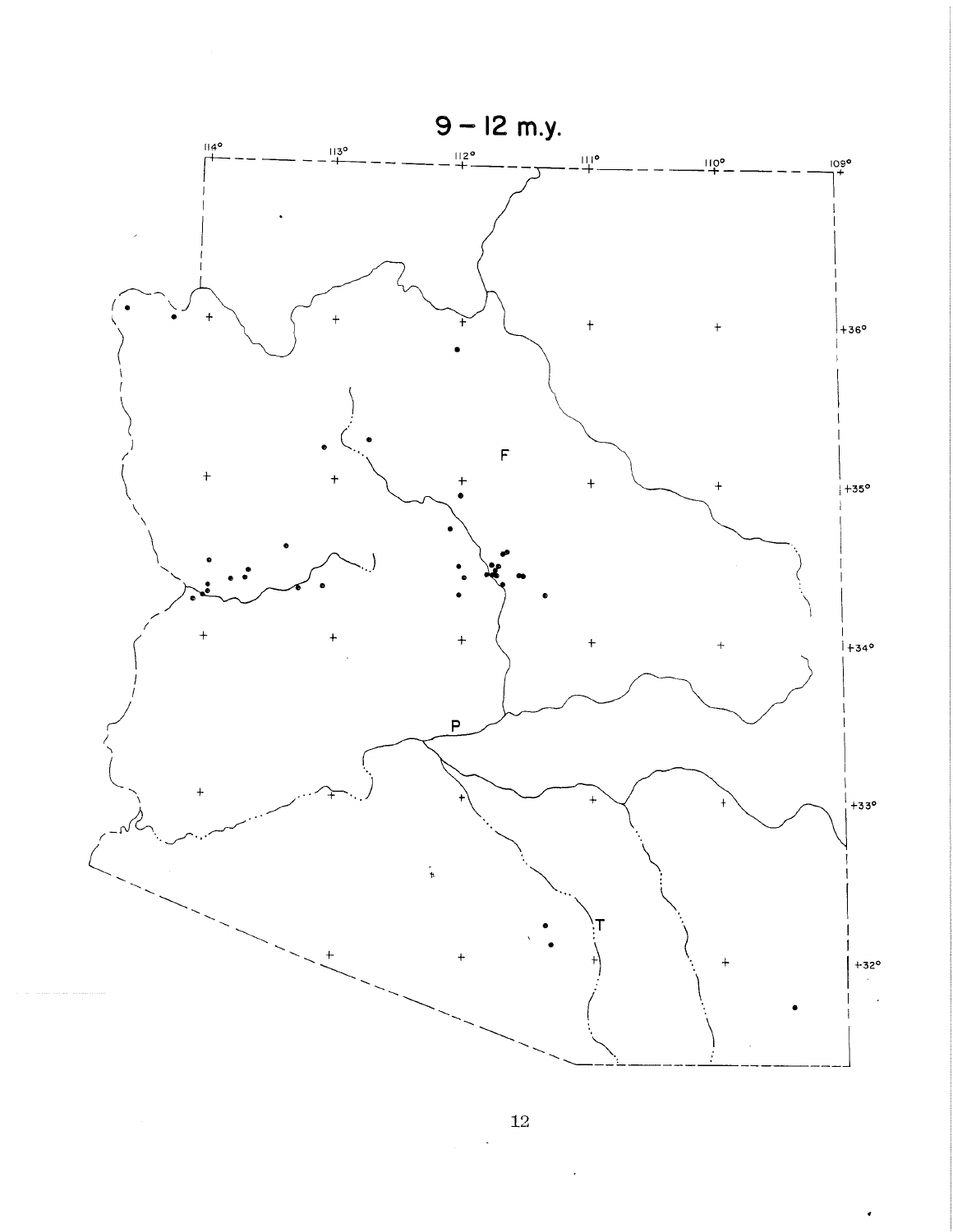

 $13\,$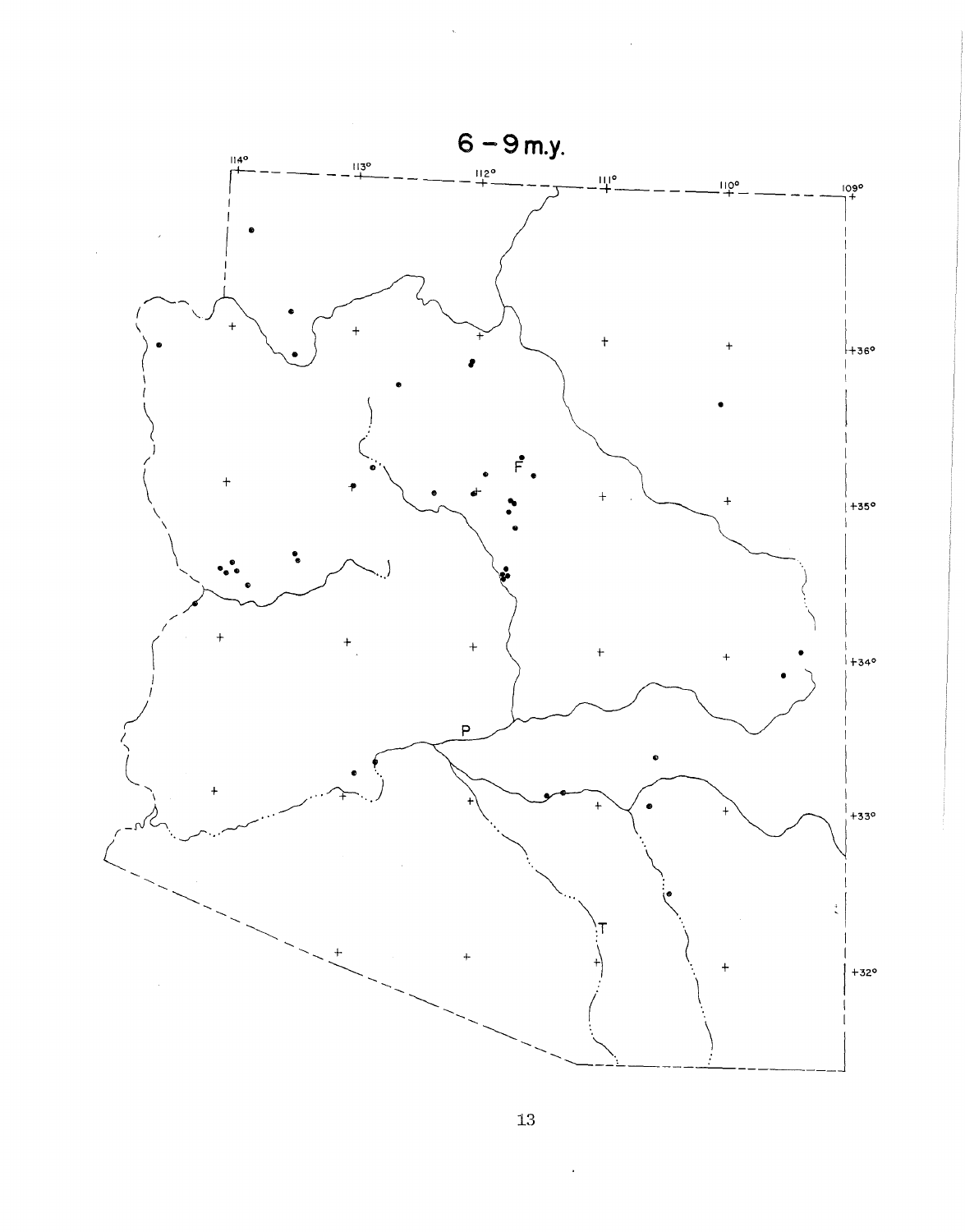

 $\bf 14$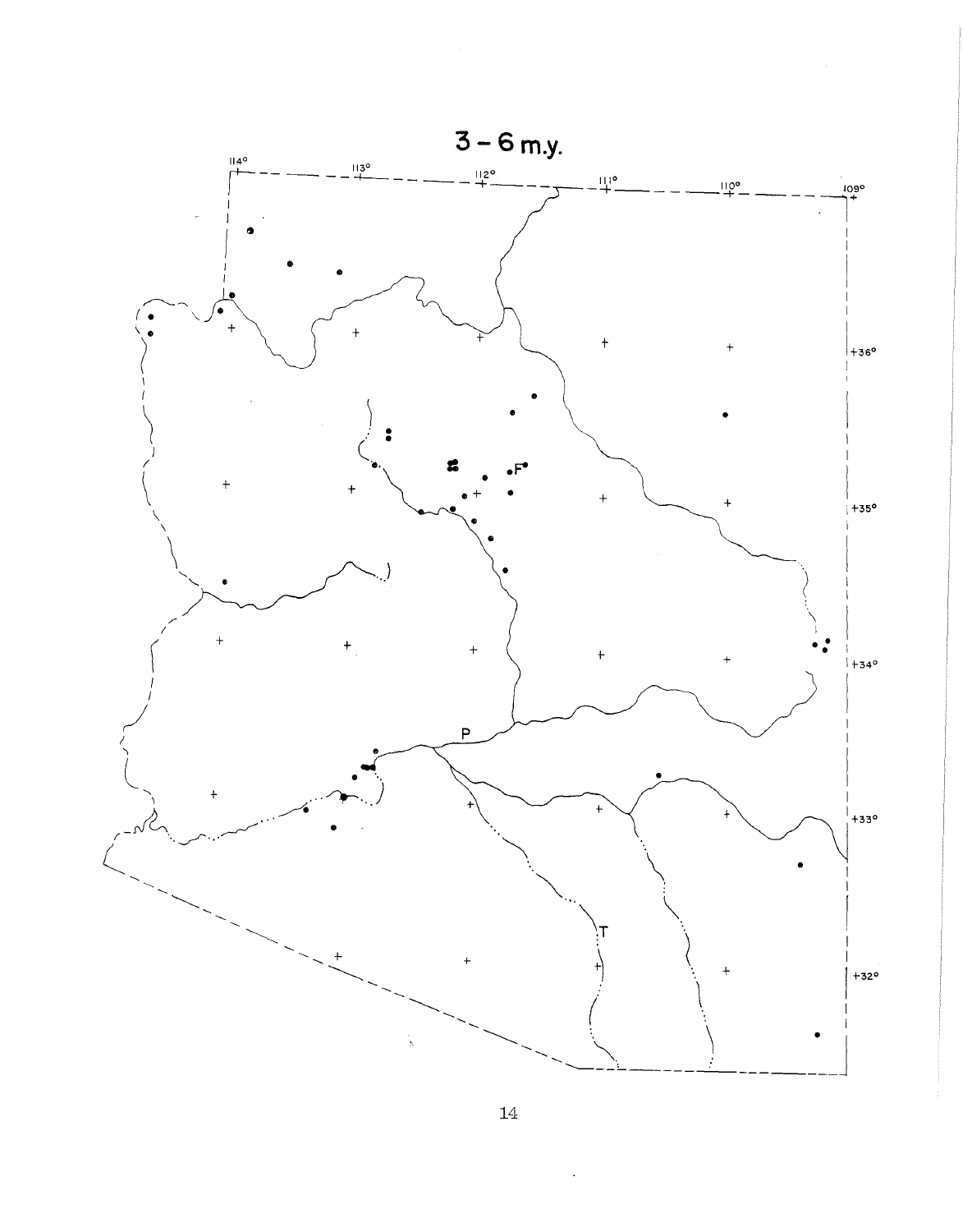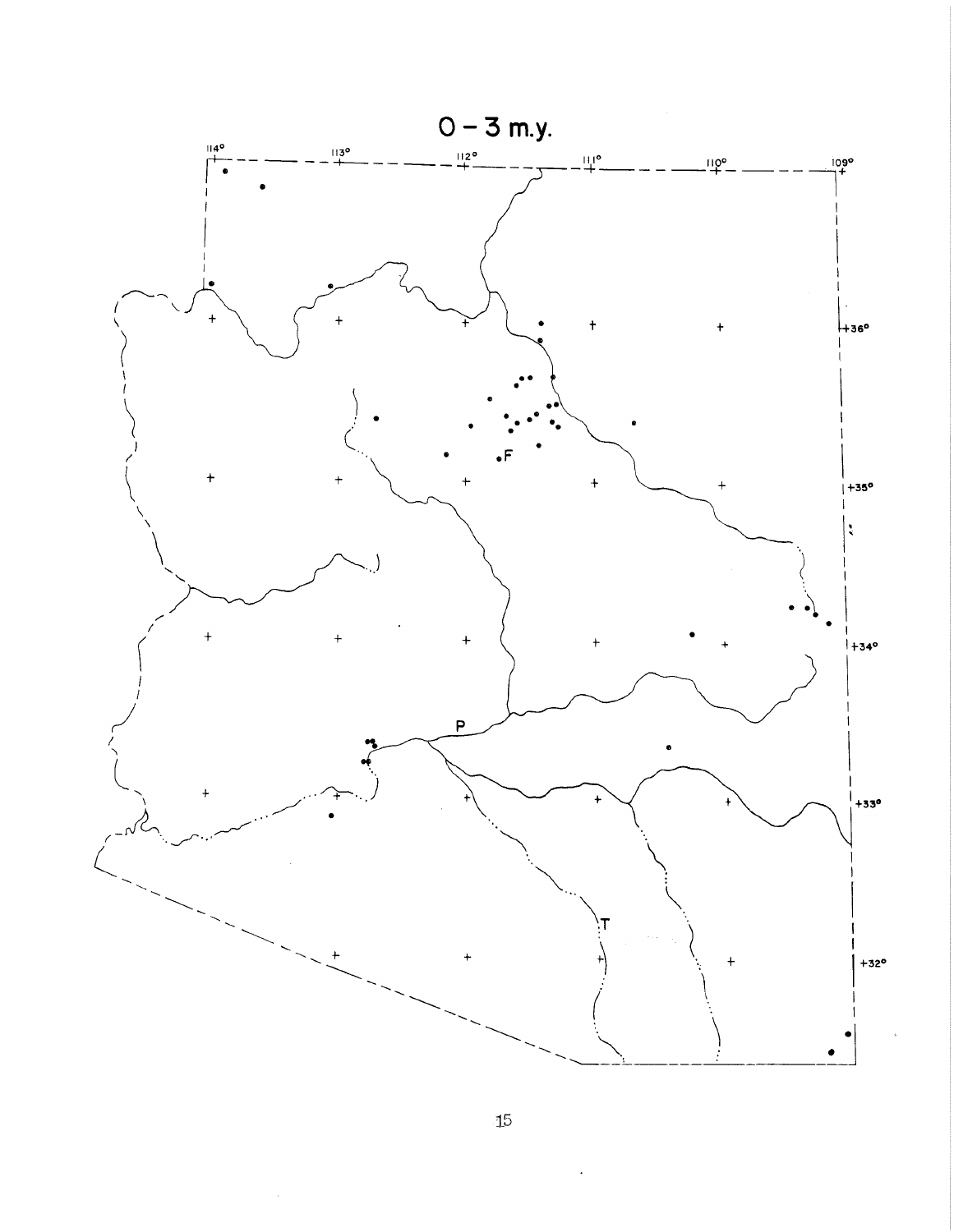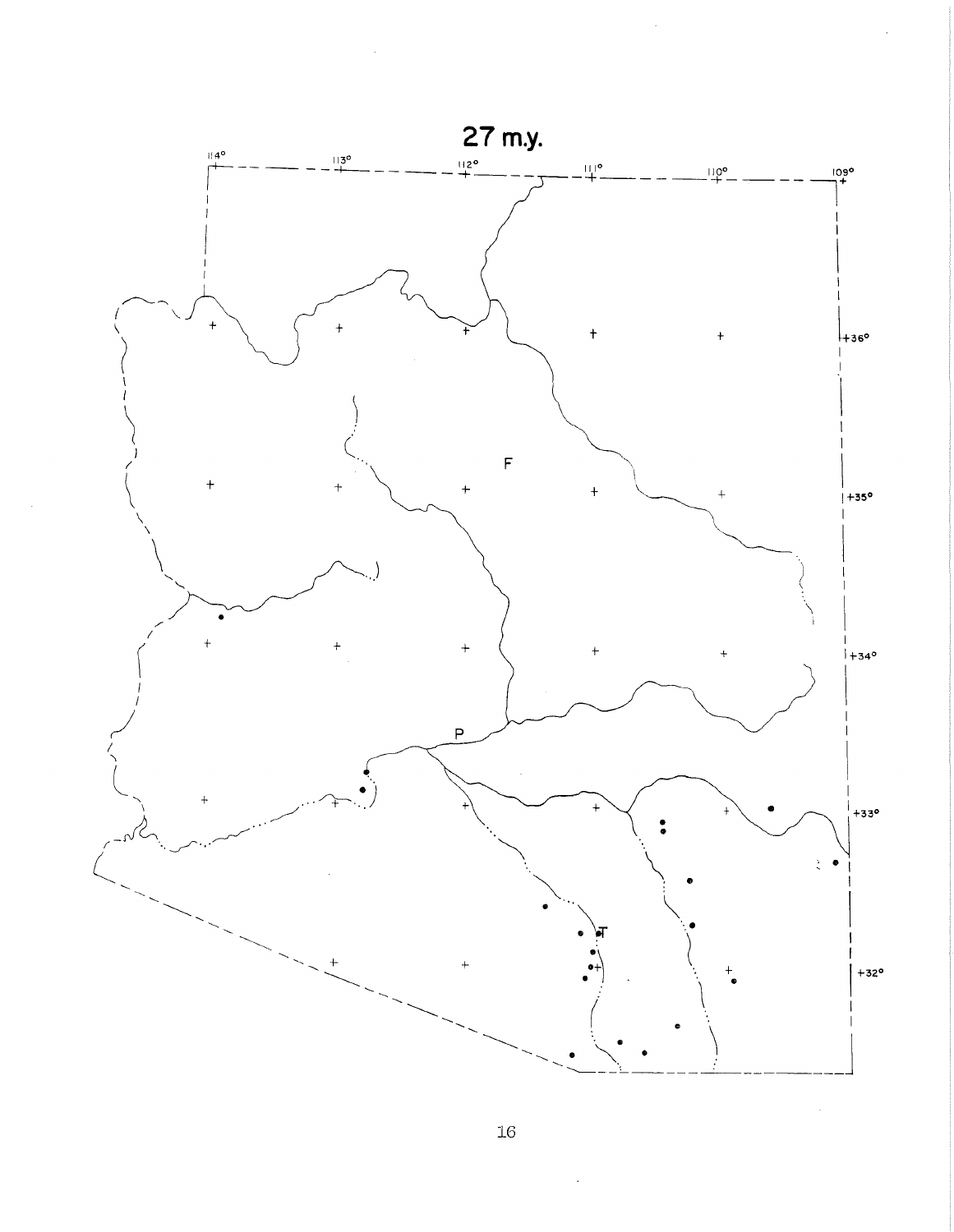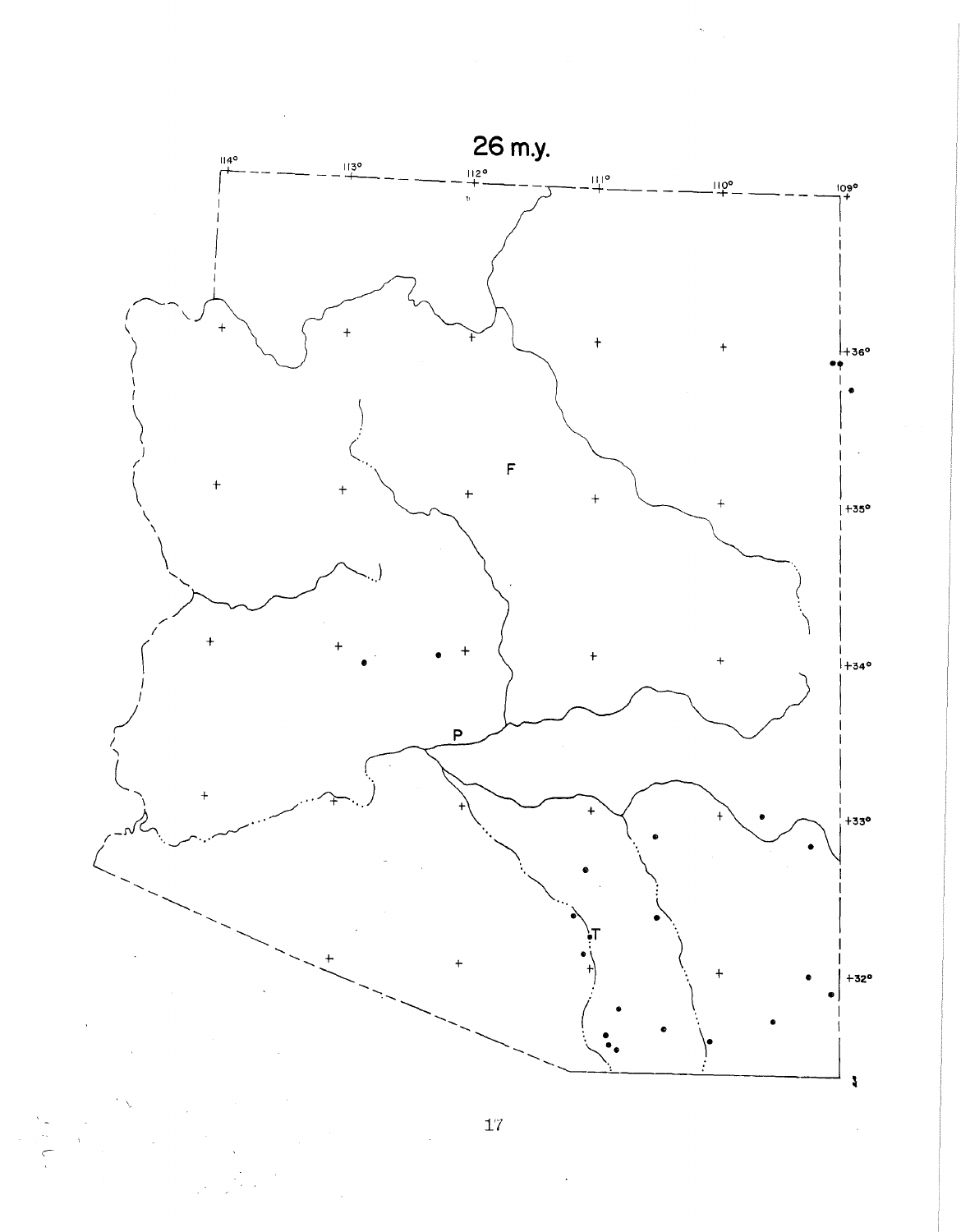

 $\frac{1}{4}$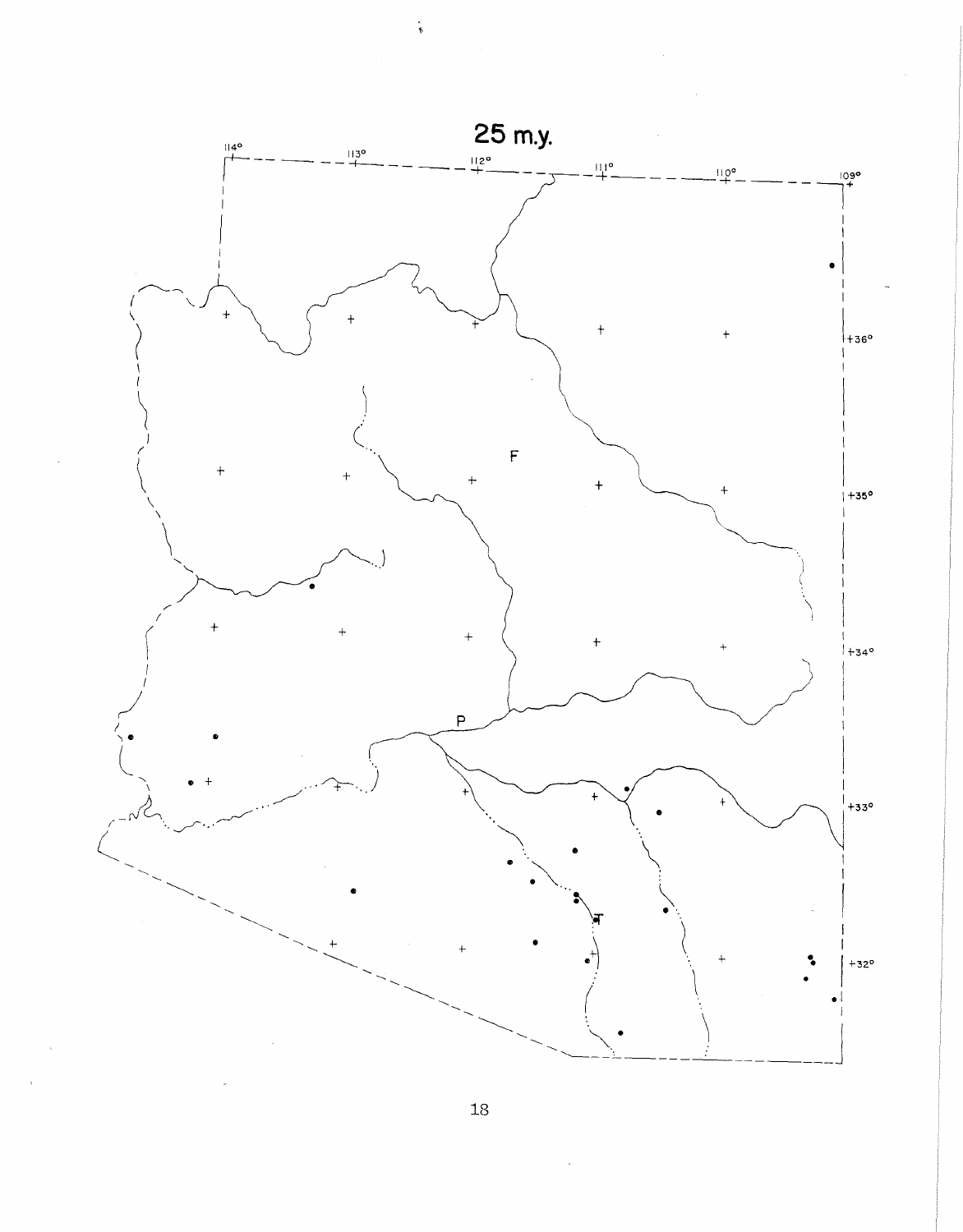

 $\ddot{\psi}$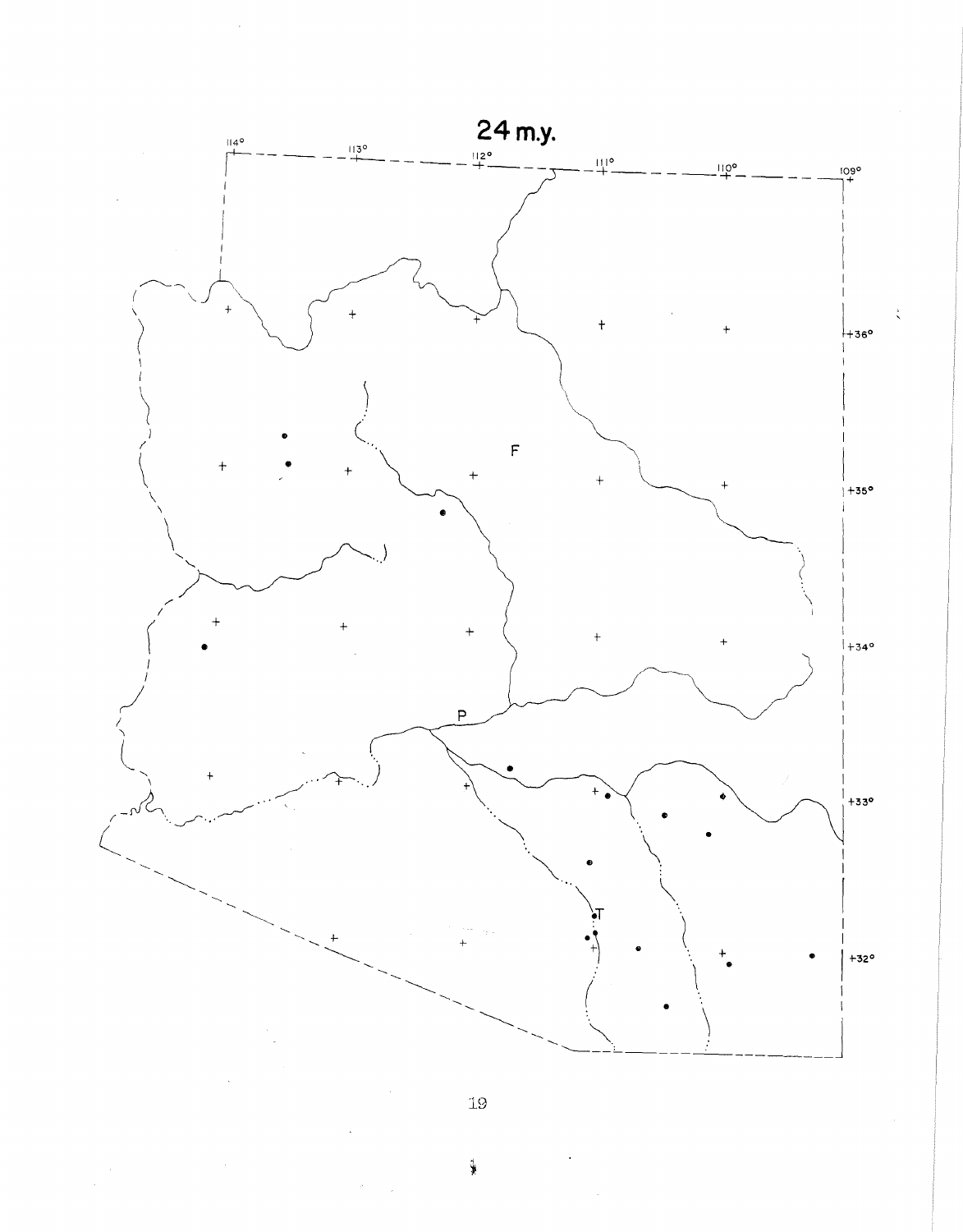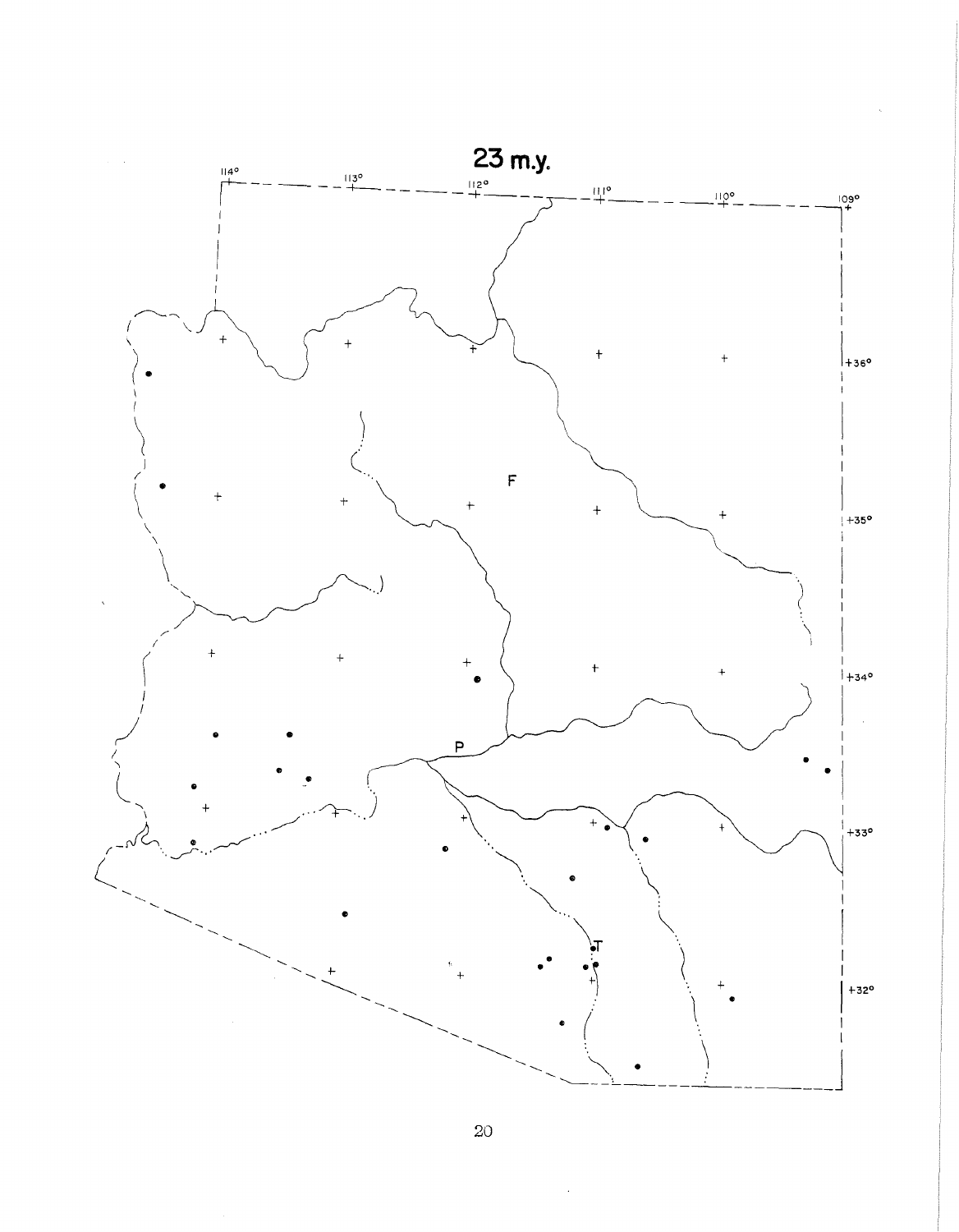

 $21\,$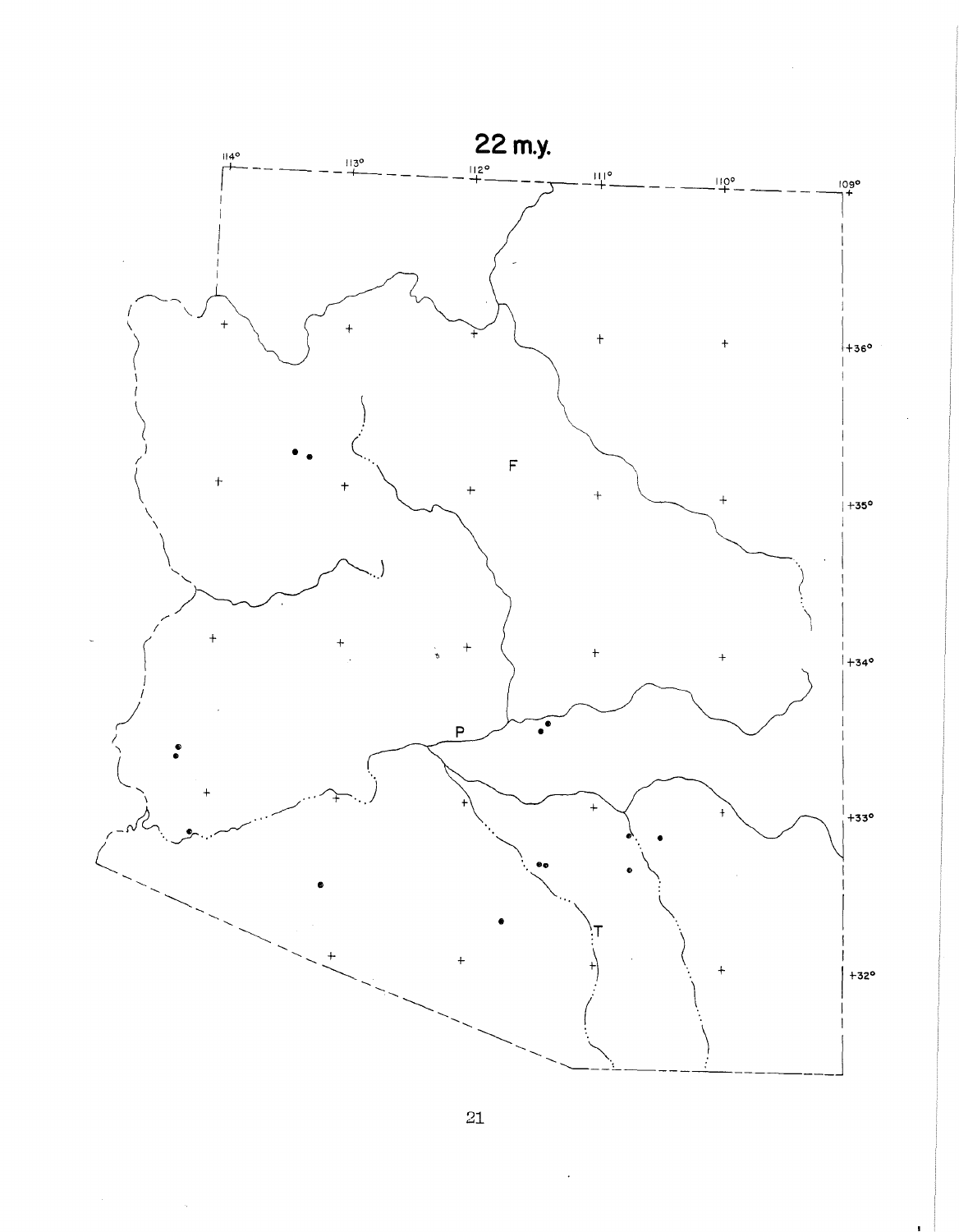

 $2\bar{2}$